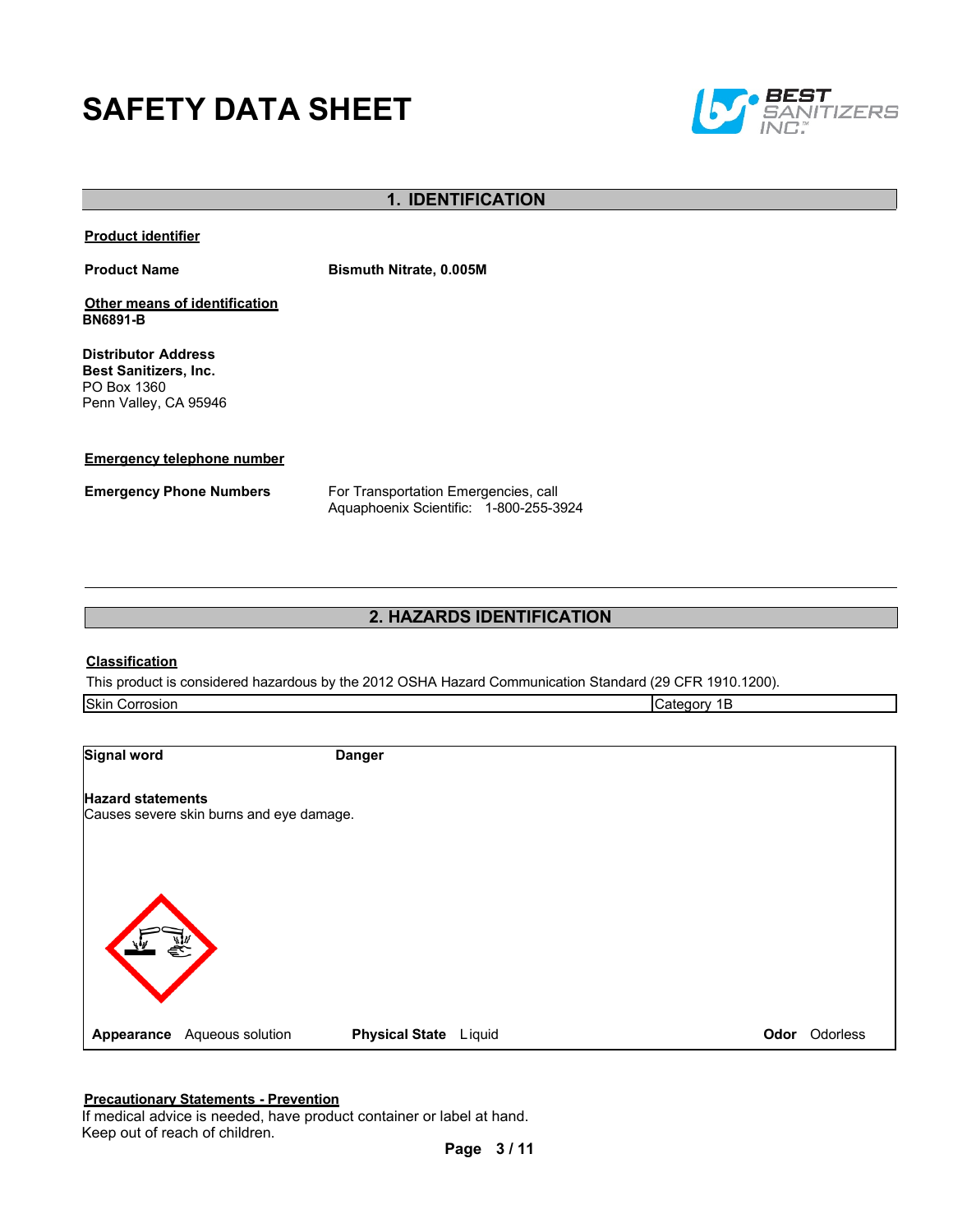Read label before use.

Do not eat, drink, or smoke when using this product.

Do not breathe dust/fume/gas/mist/vapors/spray.

Wash skin thoroughly after handling.

Wear protective gloves/protective clothing/eye protection/face protection.

IF SWALLOWED: Rinse mouth. Do NOT induce vomiting. Wash contaminated clothing before reuse.

IF INHALED: Remove victim to fresh air and keep at rest in a position comfortable for breathing. Immediately call a POISON CENTER or doctor. IF IN EYES: Rinse cautiously with water for several minutes. Remove contact lenses if present and easy to do. Continue rinsing.

Keep only in original container. Store locked up.

Dispose of contents and container as instructed in Section 13.

# **3. COMPOSITION/INFORMATION ON INGREDIENTS**

| <b>Chemical Name</b>                | <b>CAS No.</b> | Weight % | <b>Trade Secret</b> |
|-------------------------------------|----------------|----------|---------------------|
| <b>Bismuth Nitrate Pentahydrate</b> | 10035-06-0     | 0.34     |                     |
| Nitric Acid                         | 7697-37-2      | 6.04     |                     |
| <b>Purified water</b>               | 7732-18-5      | 93.62    |                     |

## **4. FIRST AID MEASURES**

#### **First aid measures**

| <b>Eye Contact</b>                                          | Hold eye(s) open and rinse slowly and gently with water for 30 minutes. Remove contact<br>lenses if present, after first 5 minutes, then continue rinsing eye(s). Seek medical<br>advice/attention. |
|-------------------------------------------------------------|-----------------------------------------------------------------------------------------------------------------------------------------------------------------------------------------------------|
| <b>Skin Contact</b>                                         | Wash affected area with soap and water. Rinse/flush exposed skin gently using                                                                                                                       |
| <b>Inhalation</b>                                           | water for at least 30 minutes. Seek immediate medical attention.<br>Remove to fresh air. Seek immediate medical attention if discomfort or irritation persists.                                     |
| Ingestion                                                   | Rinse mouth thoroughly. Do NOT induce vomiting.                                                                                                                                                     |
|                                                             | Drink sips of water                                                                                                                                                                                 |
|                                                             | Seek medical attention if irritation, discomfort, or vomiting persists.                                                                                                                             |
| Most important symptoms and effects, both acute and delayed |                                                                                                                                                                                                     |
| <b>Most Important Symptoms and</b><br><b>Effects</b>        | Irritation/burns. Headache. Shortness of breath. May cause severe burns, blindness and/or<br>permanent damage. May cause burns, deep penetrating ulcerations of the skin, delayed                   |

and diarrhea.

tissue destruction, redness, pain. May cause gastrointestinal irritation with nausea, vomiting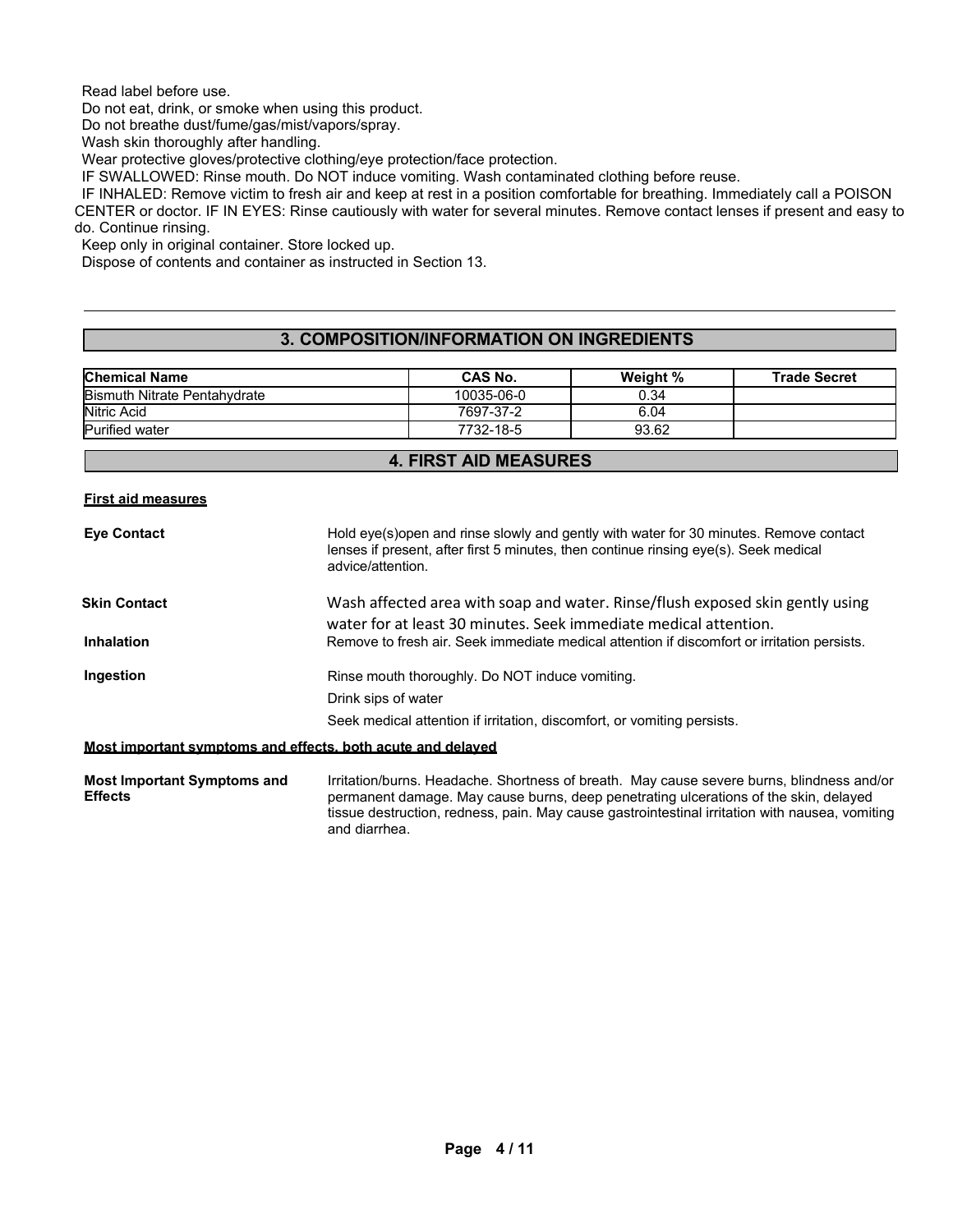## **Indication of any immediate medical attention and special treatment needed**

If seeking medical attention, proved SDS document to physician.

# **5. FIRE-FIGHTING MEASURES**

#### **Suitable Extinguishing Media**

If in laboratory setting, follow laboratory fire suppression procedures. Use appropriate suppression agents for adjacent combustible materials or sources ignition.

#### **Unsuitable Extinguishing Media**

None.

#### **Specific Hazards Arising from the Chemical**

Combustion products may include carbon oxides or other toxic vapors.

#### **Protective equipment and precautions for firefighters**

As in any fire, wear self-contained breathing apparatus pressure-demand, MSHA/NIOSH (approved or equivalent) and full protective gear.

# **6. ACCIDENTAL RELEASE MEASURES**

#### **Personal precautions, protective equipment, and emergency procedures**

| <b>Personal Precautions</b>                          | Use personal protection recommended in Section 8. Ensure adequate ventilation,<br>especially in confined areas. Keep unprotected persons away. Keep away from ignition<br>sources. Protect from heat. Stop the spill, if possible. Contain spilled material by diking or<br>using inert absorbent. |
|------------------------------------------------------|----------------------------------------------------------------------------------------------------------------------------------------------------------------------------------------------------------------------------------------------------------------------------------------------------|
| <b>Environmental precautions</b>                     |                                                                                                                                                                                                                                                                                                    |
| <b>Environmental Precautions</b>                     | Prevent entry into waterways, sewers, basements, or confined areas. See Section<br>12 for additional ecological information.                                                                                                                                                                       |
| Methods and material for containment and cleaning up |                                                                                                                                                                                                                                                                                                    |
| <b>Methods for Containment</b>                       | If in a laboratory setting, follow Chemical Hygiene Plan procedures. Always obey local<br>regulations. Place into properly labeled containers for recovery or disposal. If necessary,<br>use trained response staff/contractor.                                                                    |
| <b>Methods for Cleaning Up</b>                       | Collect liquids using vacuum or by use of absorbents. Neutralize with calcium carbonate<br>and soda ash. Add water to slurry.                                                                                                                                                                      |
|                                                      | 7. HANDLING AND STORAGE                                                                                                                                                                                                                                                                            |
| <u>Precautions for safe handling</u>                 |                                                                                                                                                                                                                                                                                                    |
| Handling                                             | Prevent formation of aerosols. Follow good hygiene procedures when handling chemical<br>materials. Do not eat, drink, or smoke or use personal products when using this product. Do<br>not handle with incompatibles. Avoid splashes or spray in enclosed areas.                                   |

## **Conditions for safe storage, including any incompatibilities**

**Storage Conditions/ Incompatible materials** Keep Containers tightly closed in a dry, cool, and well-ventilated place. Avoid storage near extreme heat, ignition sources or open flame. Keep away from foodstuffs. Store with like hazards. Protect from freezing. Store away from oxidizing agents.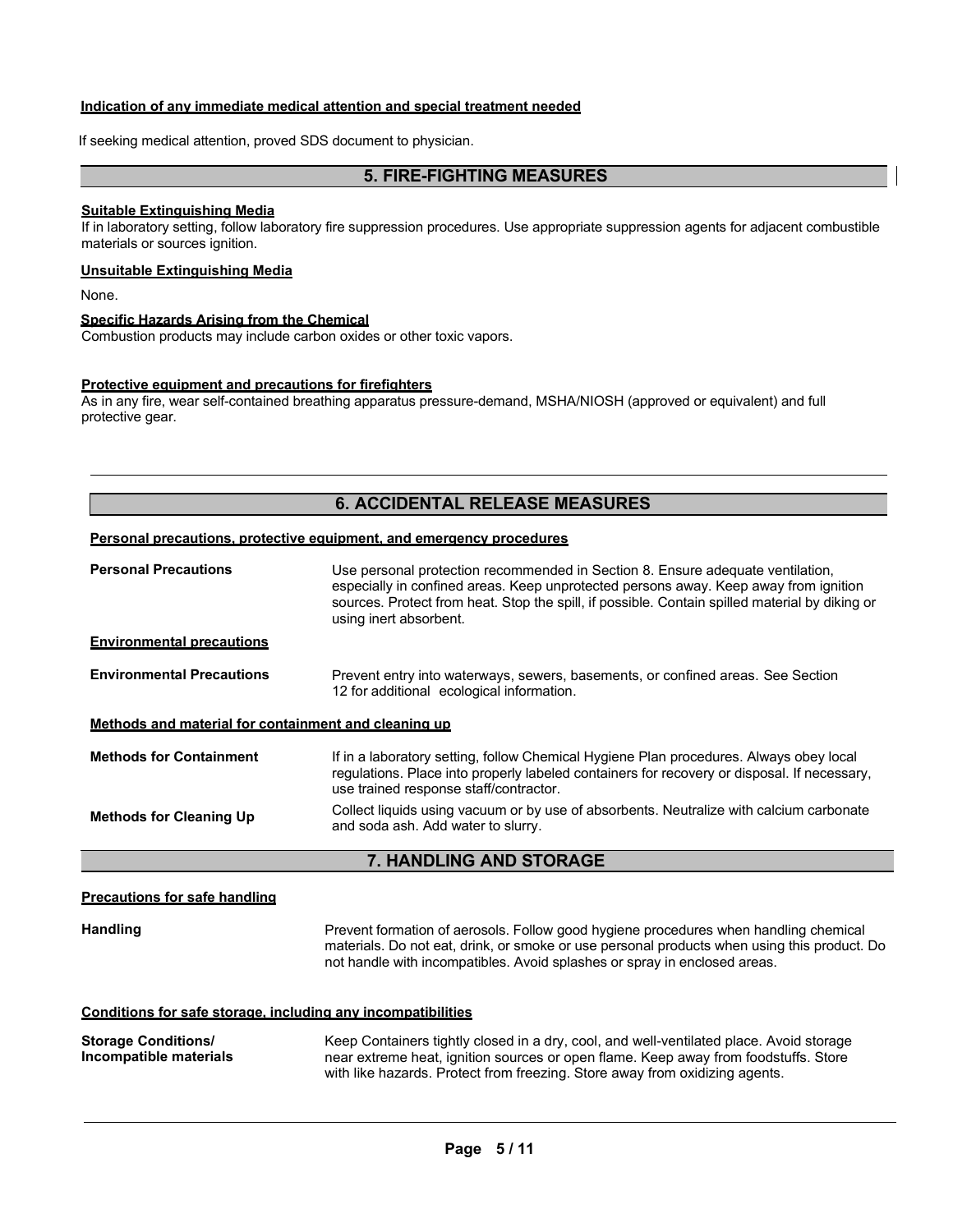# **8. EXPOSURE CONTROLS/PERSONAL PROTECTION**

## **Control parameters**

## **Exposure Guidelines**

| <b>Chemical Name</b>     | <b>ACGIH TLV</b>                  | <b>OSHA PEL</b>           | <b>NIOSH IDLH</b> |
|--------------------------|-----------------------------------|---------------------------|-------------------|
| Nitric Acid<br>7697-37-2 | TLV-STEL: 4 ppm<br>TLV-TWA: 2 ppm | 2 ppm; $5 \text{ mg/m}$ 3 | Not Available     |

*ACGIH TLV: American Conference of Governmental Industrial Hygienists - Threshold Limit Value. OSHA PEL: Occupational Safety and Health Administration - Permissible Exposure Limits. NIOSH IDLH: Immediately Dangerous to Life or Health.*

## **Appropriate engineering controls**

| <b>Engineering Controls</b>                                           | Use in chemical hood only. Emergency eyewash fountains and safety showers should be<br>available in the immediate vicinity of use/handling. Provide exhaust ventilation or other<br>engineering controls to keep the airborne concentrations of vapor or dusts below the<br>applicable workplace exposure limits. Occupational exposure limits indicated above. Use<br>under a fume hood. It is recommended that all dust control equipment such as local<br>exhaust ventilation and material transport systems involved in handling of this product<br>contain explosion relief vents or an explosion suppression system or an oxygen deficient<br>environment. Ensure that dust-handling systems (such as exhaust ducts, dust collectors,<br>vessels, and processing equipment) are designed in a manner to prevent the escape of<br>dust into the work area, no leakage from equipment. |
|-----------------------------------------------------------------------|--------------------------------------------------------------------------------------------------------------------------------------------------------------------------------------------------------------------------------------------------------------------------------------------------------------------------------------------------------------------------------------------------------------------------------------------------------------------------------------------------------------------------------------------------------------------------------------------------------------------------------------------------------------------------------------------------------------------------------------------------------------------------------------------------------------------------------------------------------------------------------------------|
| Individual protection measures, such as personal protective equipment |                                                                                                                                                                                                                                                                                                                                                                                                                                                                                                                                                                                                                                                                                                                                                                                                                                                                                            |
| <b>Eye/Face Protection</b>                                            | Wear safety glasses with side shields (or goggles).                                                                                                                                                                                                                                                                                                                                                                                                                                                                                                                                                                                                                                                                                                                                                                                                                                        |
| <b>Skin and Body Protection</b>                                       | Wear impermeable and resistant to the product/ substance/ preparation protective gloves.<br>Selection of glove material on consideration of the penetration times, rates of diffusion and<br>degradation.                                                                                                                                                                                                                                                                                                                                                                                                                                                                                                                                                                                                                                                                                  |
| <b>Respiratory Protection</b>                                         | Not required under normal conditions of use. If exposure limits are exceeded or irritation is<br>experienced, NIOSH/MSHA approved respiratory protection should be worn. Positive pressure<br>supplied air respirators may be required for high airborne contaminant concentrations.<br>Respiratory protection must be provided in accordance with current local regulations.                                                                                                                                                                                                                                                                                                                                                                                                                                                                                                              |
| <b>Hygiene Measures</b>                                               | The usual precautionary measures are to be adhered to when handling chemicals. Keep from<br>food, beverages, and food sources. Immediately remove all soiled and contaminated clothing.<br>Wash face, hands, and any exposed skin thoroughly after handling. Wash contaminated<br>clothing and shoes before reuse. Do not Eat, Drink or Smoke when using this product. Do not<br>inhale gases/fumes/dust/mist/vapors/aerosols. Avoid contact with the eyes and skin.                                                                                                                                                                                                                                                                                                                                                                                                                       |

# **9. PHYSICAL AND CHEMICAL PROPERTIES**

# **Physical and Chemical Properties**

| <b>Physical State</b><br>Appearance<br>Color | Liauid<br>Aqueous solution<br>Clear | Odor<br><b>Odor Threshold</b>        | <b>Odorless</b><br>Not Determined |
|----------------------------------------------|-------------------------------------|--------------------------------------|-----------------------------------|
| <b>Property</b><br>pH                        | <b>Values</b>                       | <b>Remarks/ Method</b><br>None known |                                   |
| <b>Melting/freezing point</b>                | $0^{\circ}$ C                       | None known                           |                                   |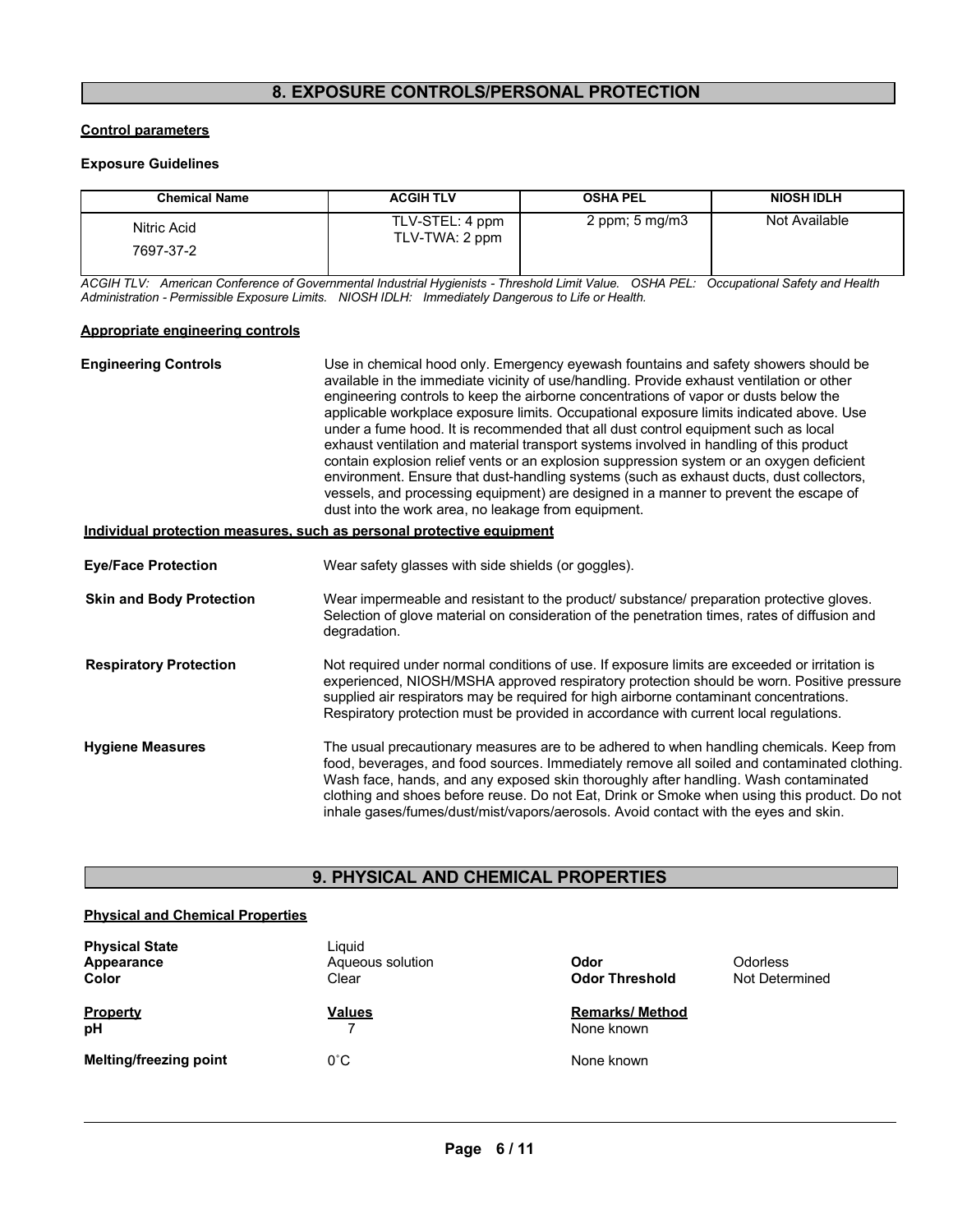| Boiling point / boiling range<br><b>Flash Point</b><br><b>Evaporation rate</b><br>Flammability (solid, gas) | $100^{\circ}$ C<br>Not Applicable<br>Not determined<br>Not Applicable | None known<br>None known<br>None known<br>None known |
|-------------------------------------------------------------------------------------------------------------|-----------------------------------------------------------------------|------------------------------------------------------|
| <b>Flammability Limits in Air</b>                                                                           |                                                                       |                                                      |
| <b>Upper flammability limit</b>                                                                             | $0$ Vol $%$                                                           | None known                                           |
| Lower flammability limit                                                                                    | $0$ Vol $%$                                                           | None known                                           |
| Vapor pressure                                                                                              | 2.3 kPa @ 20°C                                                        | None known                                           |
| Vapor density                                                                                               | 0.62                                                                  | None known                                           |
| <b>Specific Gravity</b>                                                                                     |                                                                       | None known                                           |
| <b>Water Solubility</b>                                                                                     | None.                                                                 | None known                                           |
| Solubility in other solvents                                                                                | No data available                                                     | None known                                           |
| <b>Partition coefficient:</b>                                                                               | Not determined                                                        | None known                                           |
| <b>Autoignition temperature</b>                                                                             | Not determined                                                        | None known                                           |
| <b>Decomposition temperature</b>                                                                            | Not determined                                                        | None known                                           |
| <b>Kinematic viscosity</b>                                                                                  | No data available                                                     | None known                                           |
| <b>Dynamic viscosity</b>                                                                                    | 0.952 mPas @ 20 °C                                                    | None known                                           |

# **10. STABILITY AND REACTIVITY**

# **Reactivity**

None.

## **Chemical stability**

No decomposition if used and stored according to specifications.

#### **Possibility of Hazardous Reactions**

None.

## **Conditions to avoid**

Store away from oxidizing agents, strong acids, or bases.

#### **Incompatible materials**

Strong bases. Metallic powder.

## **Hazardous Decomposition Products**

Nitrogen oxides. Hydrogen nitrate.

# **11. TOXICOLOGICAL INFORMATION**

# **Information on likely routes of exposure**

## **Component Information**

| <b>Chemical Name</b>                                 | Oral LD50              | <b>Dermal LD50</b>       | <b>Inhalation LC50</b> |
|------------------------------------------------------|------------------------|--------------------------|------------------------|
| Nitric Acid<br>7697-37-2                             | 430 mg/kg (rat)        | $\overline{\phantom{0}}$ | 67 ppm (rat, 4h)       |
| <b>Bismuth Nitrate</b><br>Pentahydrate<br>10035-06-0 | 5 g/kg (Bismuth) (rat) | $\overline{\phantom{a}}$ |                        |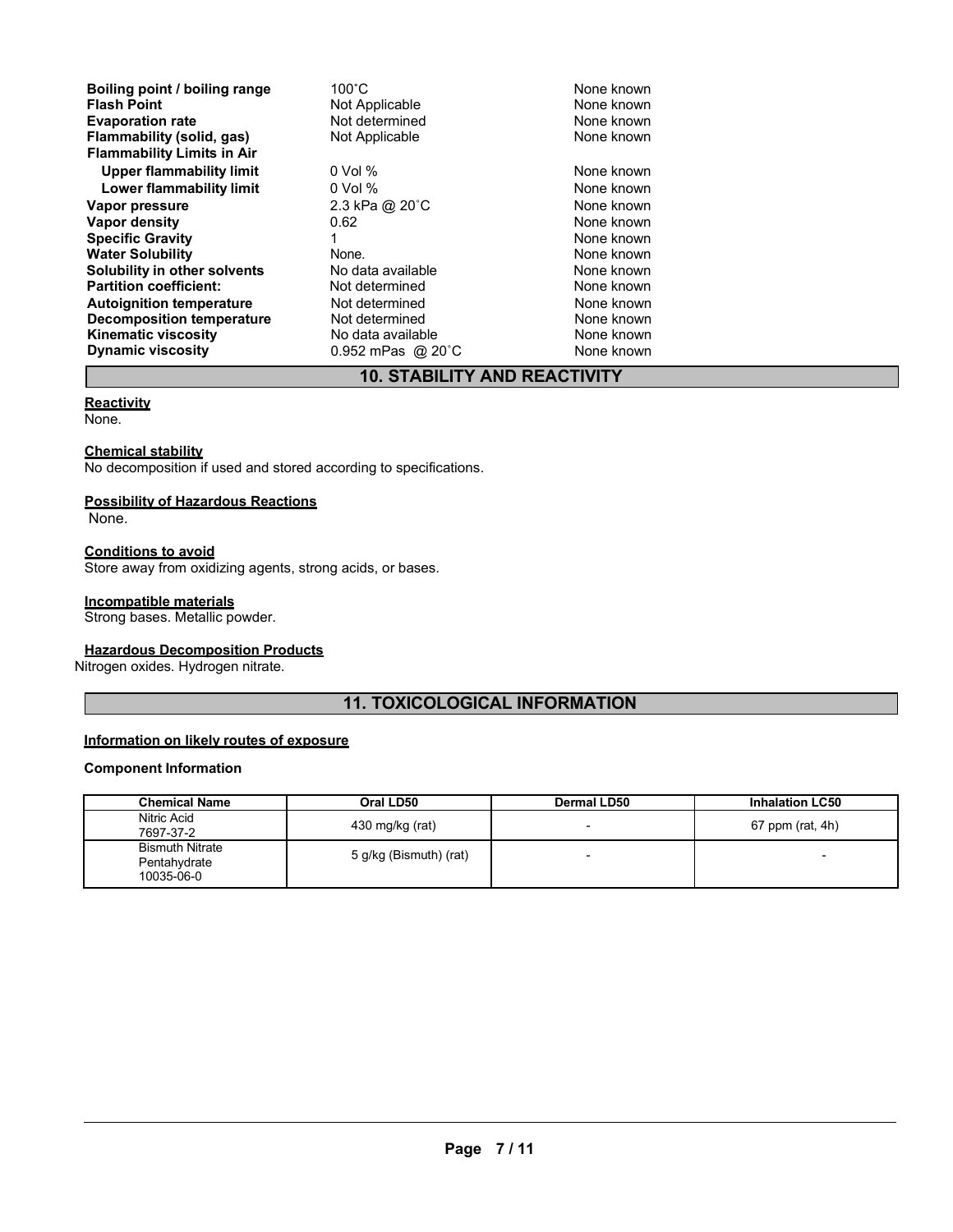# **Information on toxicological effects**

|                        | 12. Ecological Data      |
|------------------------|--------------------------|
| STOT repeated exposure | No Information Available |
| STOT single exposure   | No Information Available |
| Reproductive toxicity  | No Information Available |
| Carcinogenicity        | No Information Available |
| Germ cell mutagenicity | No Information Available |
| Sensitization          | No Information Available |

# **Ecotoxicity**

No Information Available

#### **Persistence and Degradability**

Readily degradable in the environment.

#### **Bioaccumulation**

No Bioaccumulative

#### **Mobility in soil**

Aqueous solution has high mobility in soil.

## **Other adverse effects**

No additional information.

# **13. DISPOSAL CONSIDERATIONS**

#### **Disposal methods**

Disposal should be in accordance with applicable regional, national, and local laws and regulations. Do not dispose together with household garbage. Do not allow product to reach sewage system or open water.

# **14. TRANSPORT INFORMATION**

# **DOT**

UN/ID/NA number: UN 3264 Proper shipping name: Corrosive Liquid, Acidic, Inorganic, N.O.S.

Class: 8 Packing group: II

# **15. REGULATORY INFORMATION**

# **Chemical Inventories**

**TSCA** Complies

**DSL/NDSL** Complies

**TSCA** - United States Toxic Substances Control Act Section 8(b) Inventory **DSL/NDSL** - Canadian Domestic Substances List/Non-Domestic Substances List